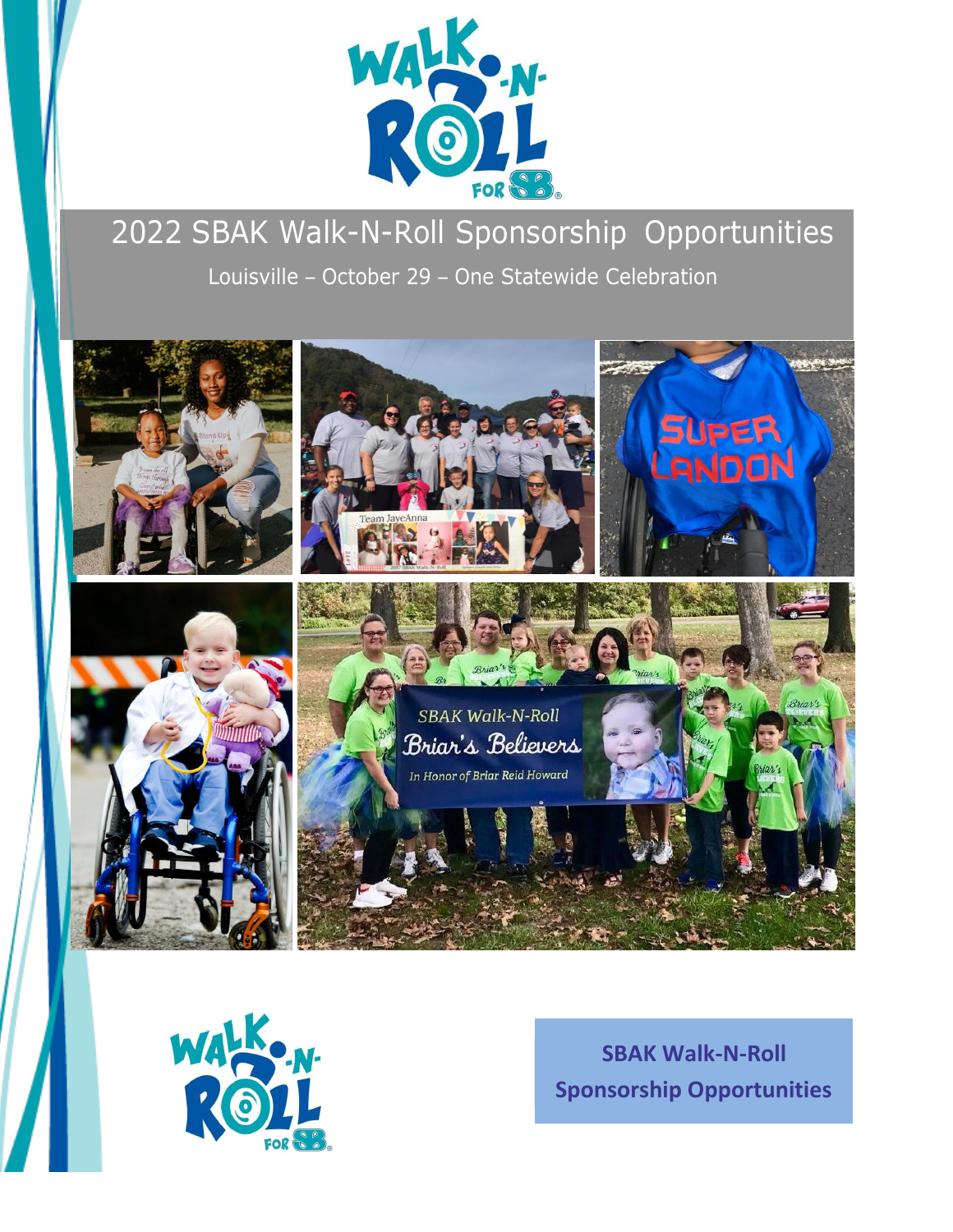The **September 30th, 2022** deadline applies to all print materials. Sponsorship can be customized to meet your marketing needs. In-kind donations may qualify for sponsorship benefits.

For additional information on this proposal or other opportunities, please contact Doug Dressman, Executive

|                                                                         | <b>Presenting</b><br>\$10,000 | <b>Gold</b><br>\$5,000 | <b>Silver</b><br>\$2,000 | <b>Bronze</b><br>\$1,000 | <b>Exhibitor +</b><br>\$500 | <b>Exhibitor</b><br>\$250 |
|-------------------------------------------------------------------------|-------------------------------|------------------------|--------------------------|--------------------------|-----------------------------|---------------------------|
| <b>Pre Event Benefits</b>                                               |                               |                        |                          |                          |                             |                           |
| Logo on Event Website - sbakwalk.org                                    | $\mathsf{X}$                  | $\mathsf{X}$           | $\mathsf{X}$             |                          |                             |                           |
| <b>Logo on Event Program</b>                                            | $\mathsf{X}$                  | $\mathsf{X}$           | $\mathsf{X}$             | $\mathsf{X}$             | $\mathsf{X}$                | $\mathsf{X}$              |
| <b>Logo on Social Media</b>                                             | $\mathsf{X}$                  | $\mathsf{X}$           | $\mathsf{X}$             | $\mathsf{X}$             |                             |                           |
| <b>Highlighted Article in SBAK</b><br><b>E-Newsletter (1200 homes)</b>  | $\mathsf{X}$                  | $\mathsf{X}$           |                          |                          |                             |                           |
| First right of refusal for 2023 event                                   | $\mathsf{X}$                  | $\mathsf X$            |                          |                          |                             |                           |
| <b>Event Benefits: Louisville</b>                                       |                               |                        |                          |                          |                             |                           |
| <b>Premier Exhibitor Booth at statewide</b><br><b>Walk-N-Roll event</b> | $\mathsf{X}$                  | $\mathsf{X}$           | $\mathsf{X}$             |                          |                             |                           |
| <b>Exhibitor Booth at statewide</b><br><b>Walk-N-Roll event</b>         |                               |                        |                          | $\mathsf X$              | $\mathsf{X}$                | $\mathsf{X}$              |
| Logo on Event Signage at statewide<br><b>Walk-N-Roll event</b>          | $\mathsf{X}$                  | $\mathsf{X}$           | $\mathsf{X}$             | X                        |                             |                           |
| <b>Logo on Walk-N-Roll T-Shirts</b>                                     | $\mathsf{X}$                  | $\mathsf{X}$           | $\mathsf{X}$             | $\mathsf{X}$             |                             |                           |
| <b>Recognition at Walk-N-Roll Event</b><br><b>Opening Remarks</b>       | $\mathsf{X}$                  | $\mathsf{X}$           | $\mathsf{X}$             |                          |                             |                           |
| <b>Opportunity to Welcome</b><br><b>Walk-N-Roll teams at event</b>      | $\mathsf{X}$                  | X                      |                          |                          |                             |                           |
| <b>Company Banner Displayed and</b><br><b>Swag distributed</b>          | $\mathsf{X}$                  | $\mathsf{X}$           |                          |                          |                             |                           |

Director at (502)637-7363 or *ddressman@sbak.org.* For more details on about The SBAK Walk-N-Roll Event or about The Spina Bifida Association of Kentucky, please visit our website at [www.sbak.org](http://www.sbak.org/) and [www.sbakwalk.org.](http://www.sbakwalk.org/)

*The Mission of the Spina Bifida Association of Kentucky is to build a better and brighter future for all those impacted by Spina Bifida. .*